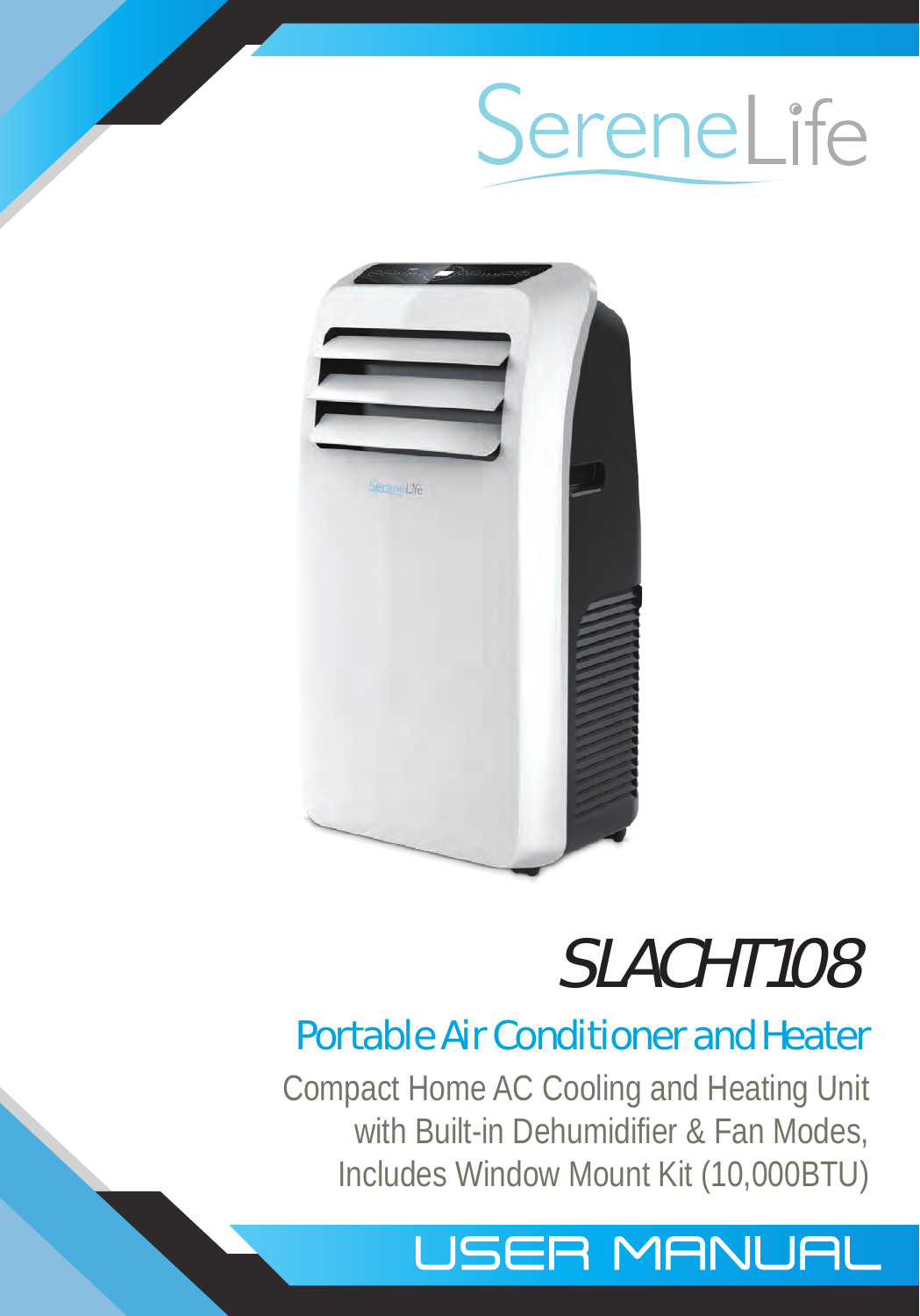## **CONTENT**

## **Important Safety Tips**

|--|

#### **Product Introduction**

## **Product Operation**

| Oneration Method |  |
|------------------|--|

## **Clean and Maintenance**

## **Common Failures and Diagnosis**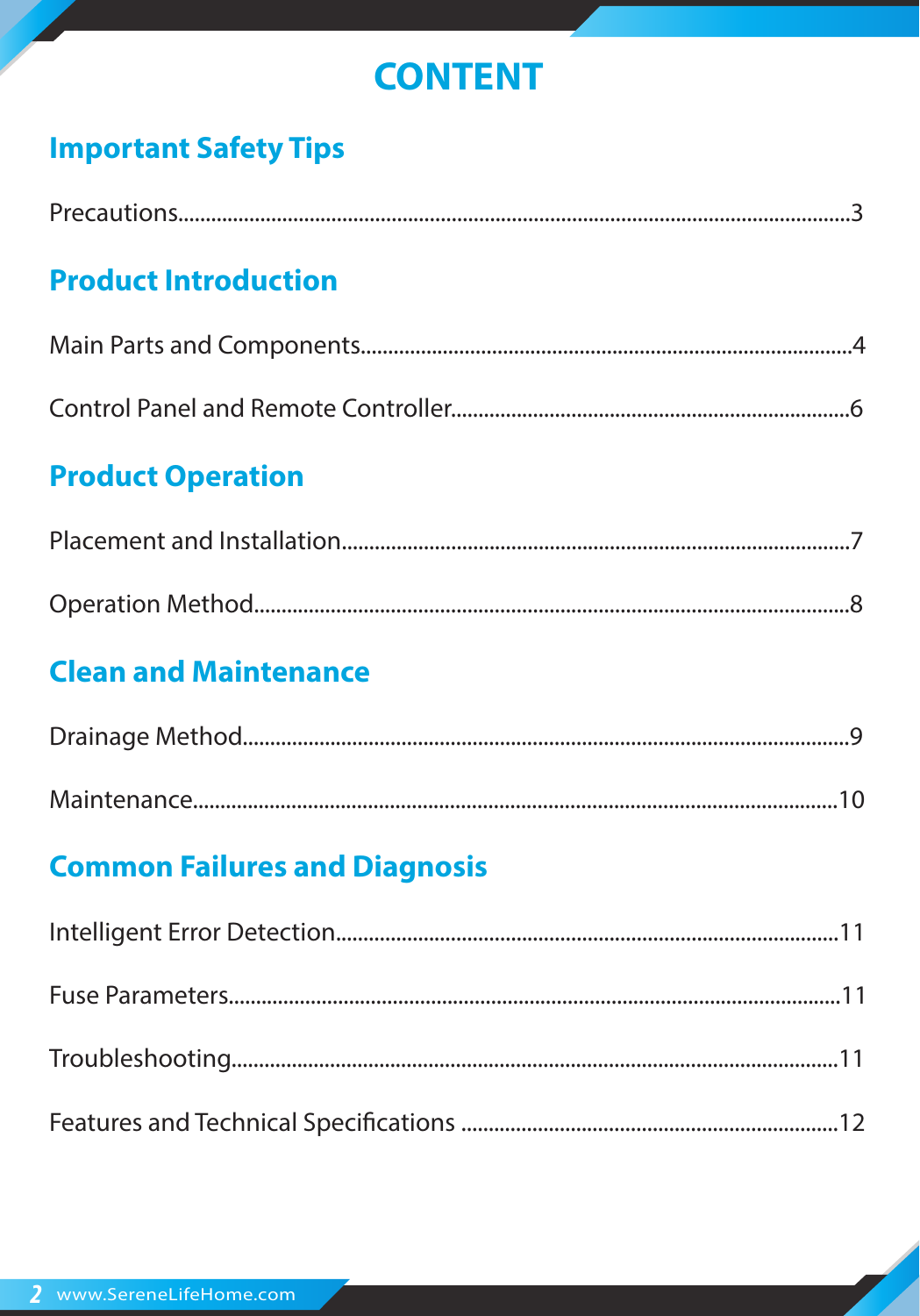#### **Important Safety Tips**

#### **Precautions**

#### **Please read the Manual carefully before operating the machine:**

- **•** This machine is for household use only.
- **•** This machine is for indoor use only. Please place it in dry environment.
- **•** Check power cord frequently. If power cord, plug or A/C is damaged, please don't operate. If the power cord is not long enough, power extension cable can be used. Cable should not scatter at places where power cord may be pulled out or people may be stumbled.
- **•** The A/C should be away from heat source and avoid direct sunlight.
- Turn off the A/C before unplugging.
- Turn off and unplug the A/C before removing or cleaning it, or replacing its parts or when it is not used.
- **•** Clean the A/C according to the Manual.
- **•** Voltage of the A/C should meet requirements. Any damage incurred by incorrect power isn't included in the warranty.
- **•** Children are not allowed to play with the A/C. This appliance is not intended for use by children, unless they have been given supervision or instruction concerning use of the appliance by a person responsible for their safety.
- Don't insert your fingers or any hard object to wind guide bar of the air outlet.
- **•** Don't place the A/C at any place with water or other liquid. Prevent water or liquid from entering the A/C.
- **•** Don't repair the A/C by yourself. Any possible hazard incurred by maintenance of laypeople will violate the warranty. If the supply cord is damaged, it must be replaced by professional maintenance personnel.
- **•** Please use the accessories provided by the A/C manufacturer; otherwise, the A/C may be damaged.
- **•** Cleaning and user maintenance shall not be made by children without supervision.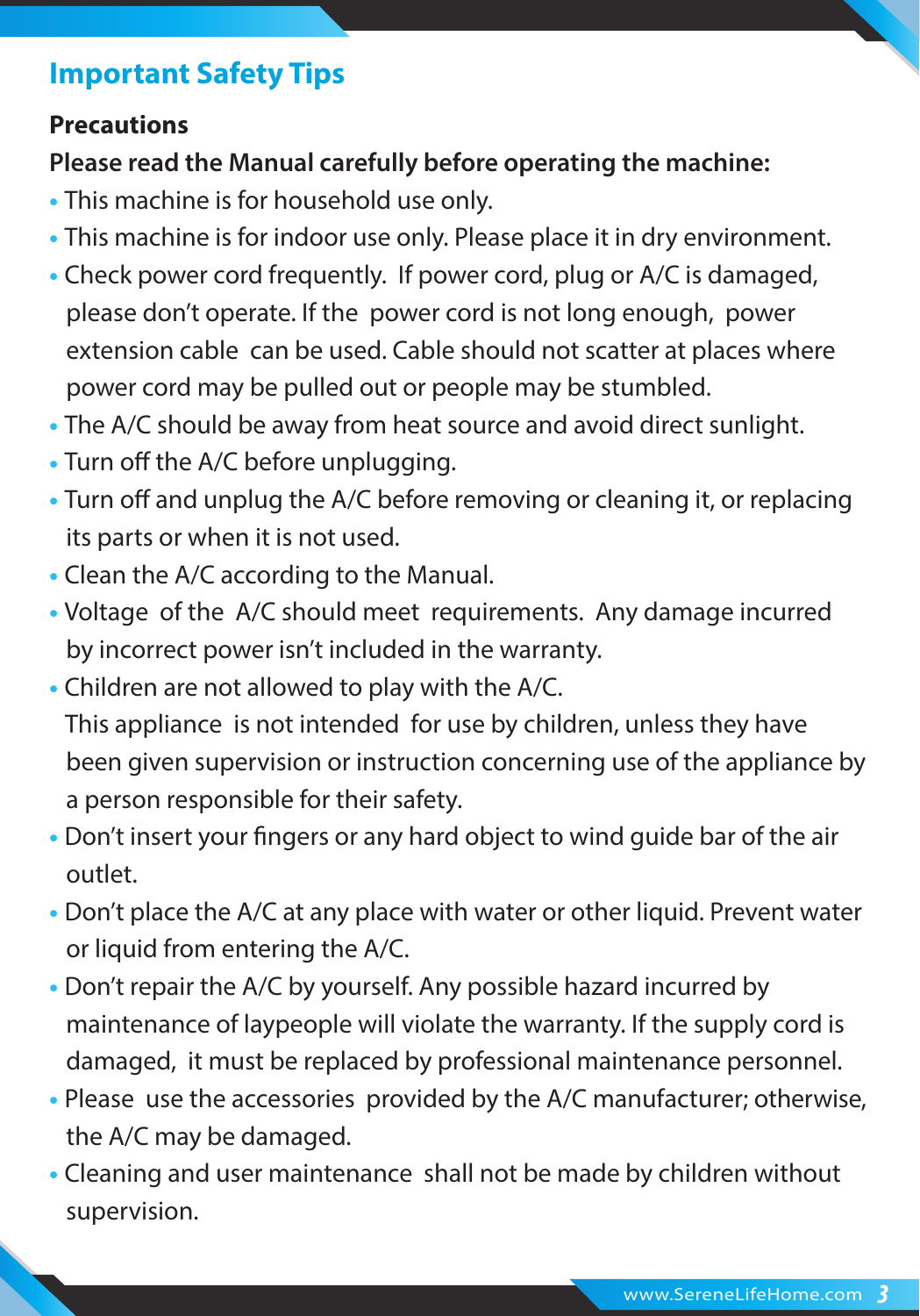#### **Special Warning:**

- **•** Place the A/C on even ground and install it vertically, so as to ensure normal operation of the compressor.
- **•** The A/C should be at least 50cm away from surrounding objects. Keep air inlet and outlet smooth.
- Don't use the A/C beside gasoline or any other inflammable liquid.
- Don't use spraying agent and other solvent or flammable substances near the A/C; otherwise, its plastic may deform and electric parts may be damaged.

#### **Power**

- **•** The plug should be in good condition and can't be damaged. Don't replace the plug with power plug.
- In order to run the A/C, plug the power cord first, and then press the power key.
- Place unit in upright position for 2 hours before turning on for first time.

#### **Product Introduction MAIN PARTS AND COMPONENTS**

- 1. Handle
- 2. Air inlet (L)
- 3. Control panel
- 4. Wind guide vent
- 5. Caster
- 6. Remote controller
- 7. Air inlet (R)
- 8. Air outlet
- 9. Dehumidification drainage nozzle
- 10. Air inlet grille
- 11. Exhaust duct assembly
- 12. Window sealing plate assembly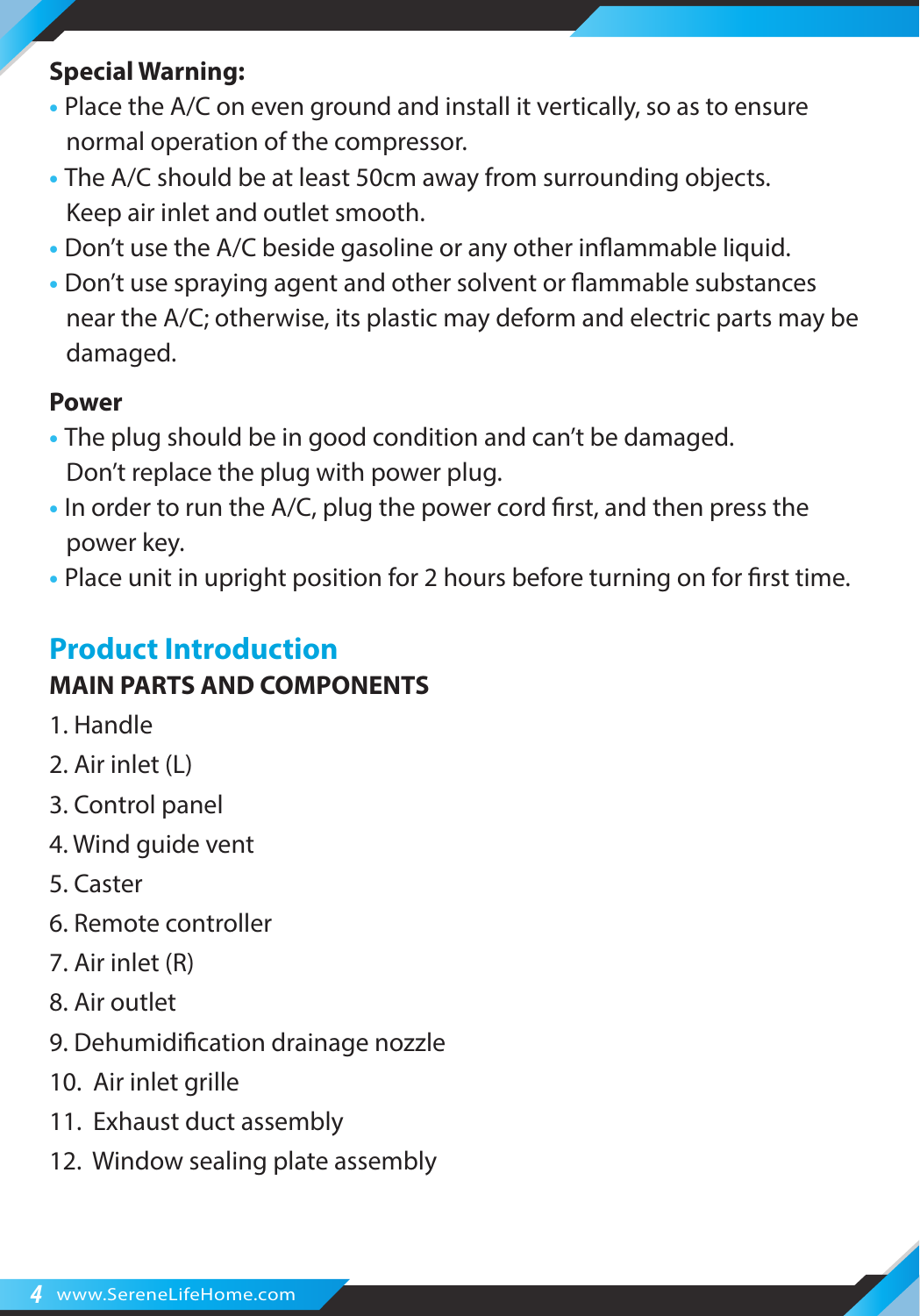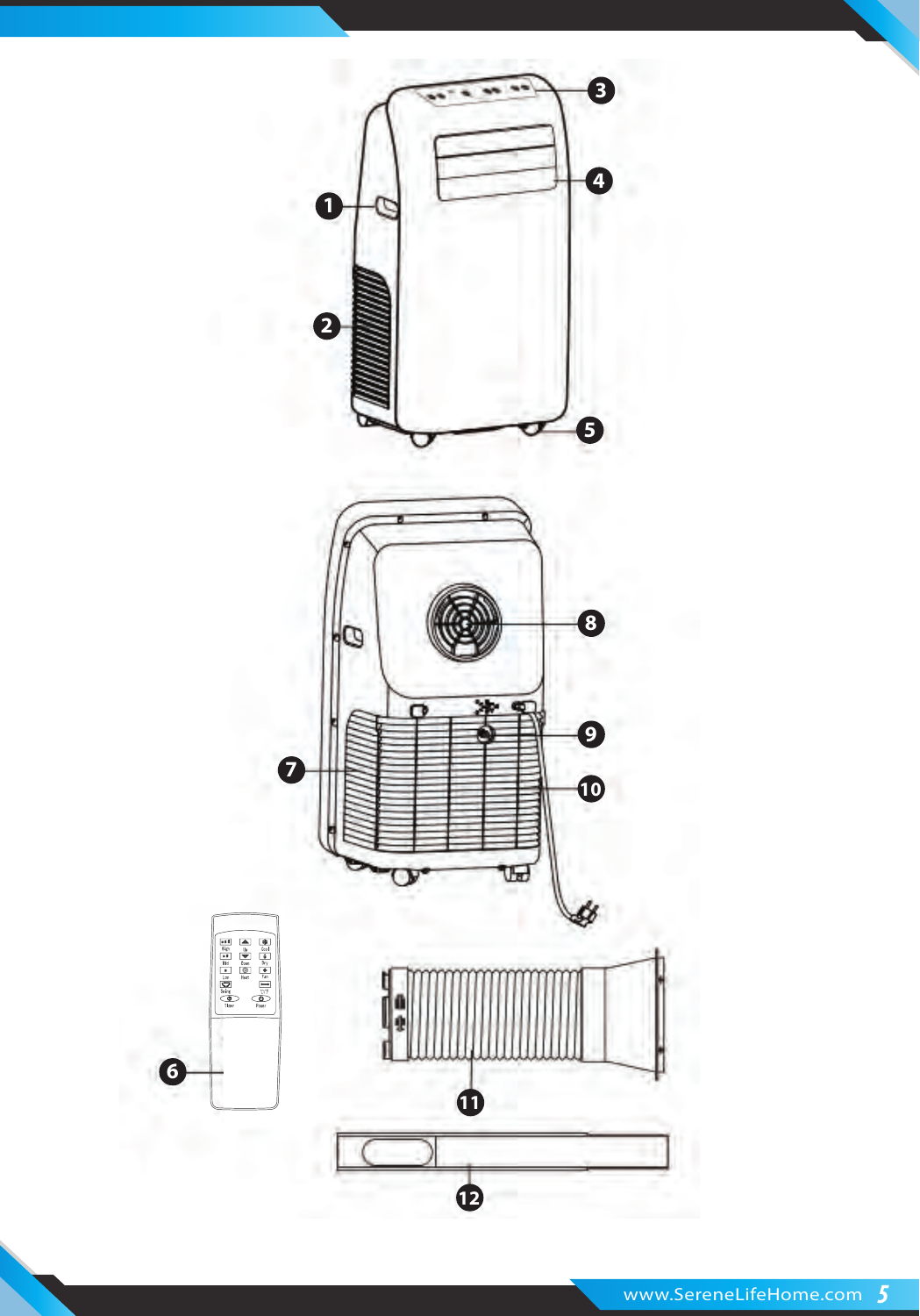#### **Control Panel and Remote Controller**



Cooling and Heating Model

#### 1. **Power key**

Press the key to turn **ON/OFF** the A/C.

#### **2. Swing key**

 Press this key at any time after turning on the A/C to swing the wind guide bar automatically.

#### **3. Speed key**

 Press the key to choose high/middle /low gear wind speed.

#### **4. Temperature/ Time Adjusting key**

 Press the key at cooling mode to increase /reduce the setting temperature; press it at timing mode to adjust timing **ON/OFF** time; press Up and Down keys simultaneously to switch Fahrenheit and Centigrade degree temperature.

#### **5. Mode key**

 Press the key to choose cooling, fan, heating, dehumidification

#### **6. Timer key**

 Press the key at standby mode to set ON time. Press this key at ON mode to set OFF time.

#### **7. Temperature/ Time Display Window**

This window displays the adjusted temperature and time.

#### **8. Remote controller receiving window**

This window is used to receive signal of the remote controller.

**9. °C/°F switching key:** Press the key to switch °C and °F



**2**

**3**

**6 1**

 $\blacksquare$ 

 $\blacksquare$ 

發

 $\boxed{\circledast}$ 

 $\overline{\text{Coul}}$ 

 $\circledcirc$ 

Dry

圖

**9**

**5**

**4**

 $\blacksquare$ 

High

 $\blacksquare$ 

Mid

 $\Box$ 

Ø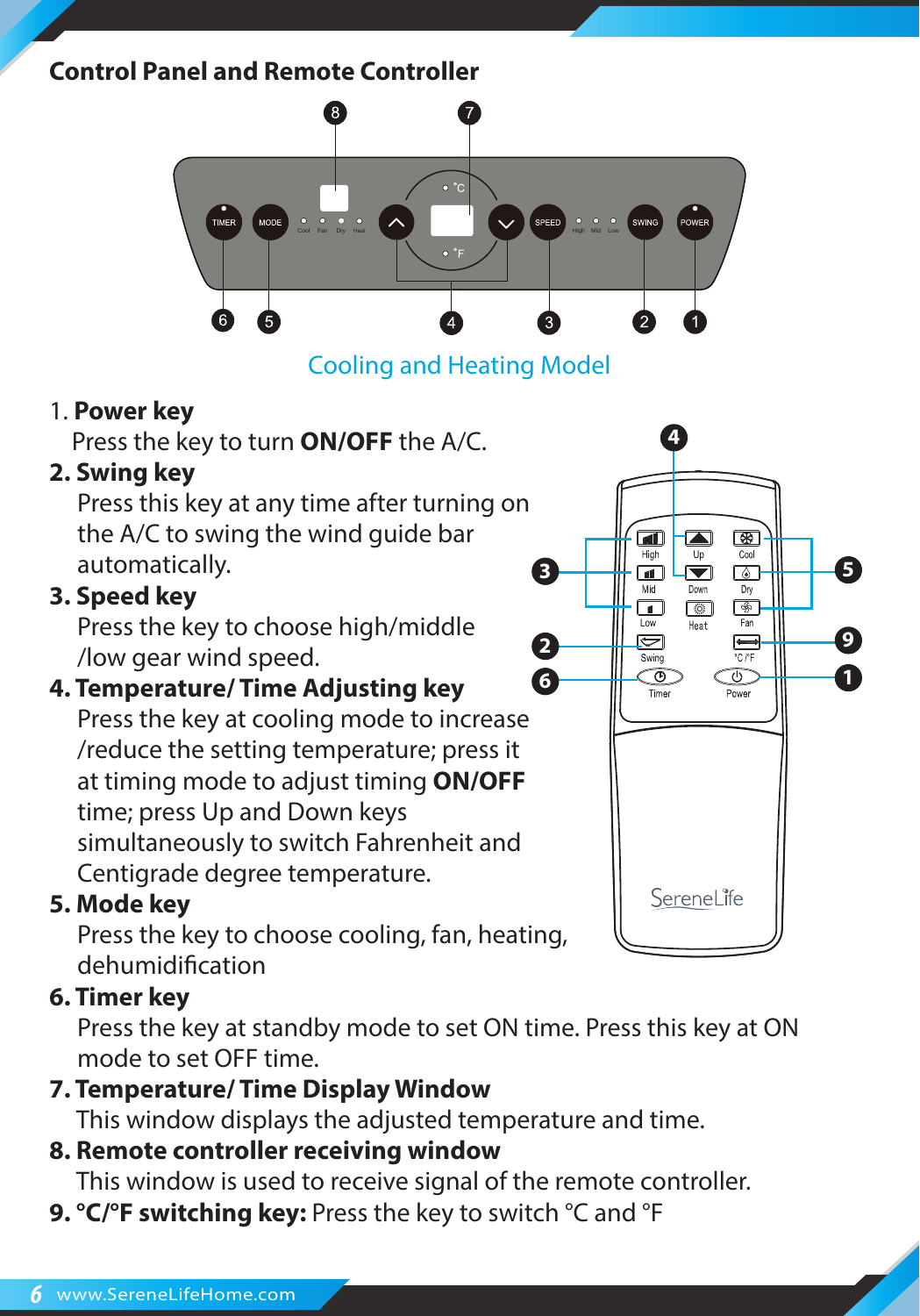#### **Product Operation Placement and Installation**

#### **Placement**

**•** Place it at even and dry place, and keep it at least 50cm. away from its surrounding object.



#### **Installation**

**•** Screw the exhaust duct assembly in the air outlet behind the panel (counterclockwise).



**•** Insert the air exhaust hose into the window sealing plate, adjust opening width of window so that the window can match with the sealing plate properly; length of the sealing plate is adjustable.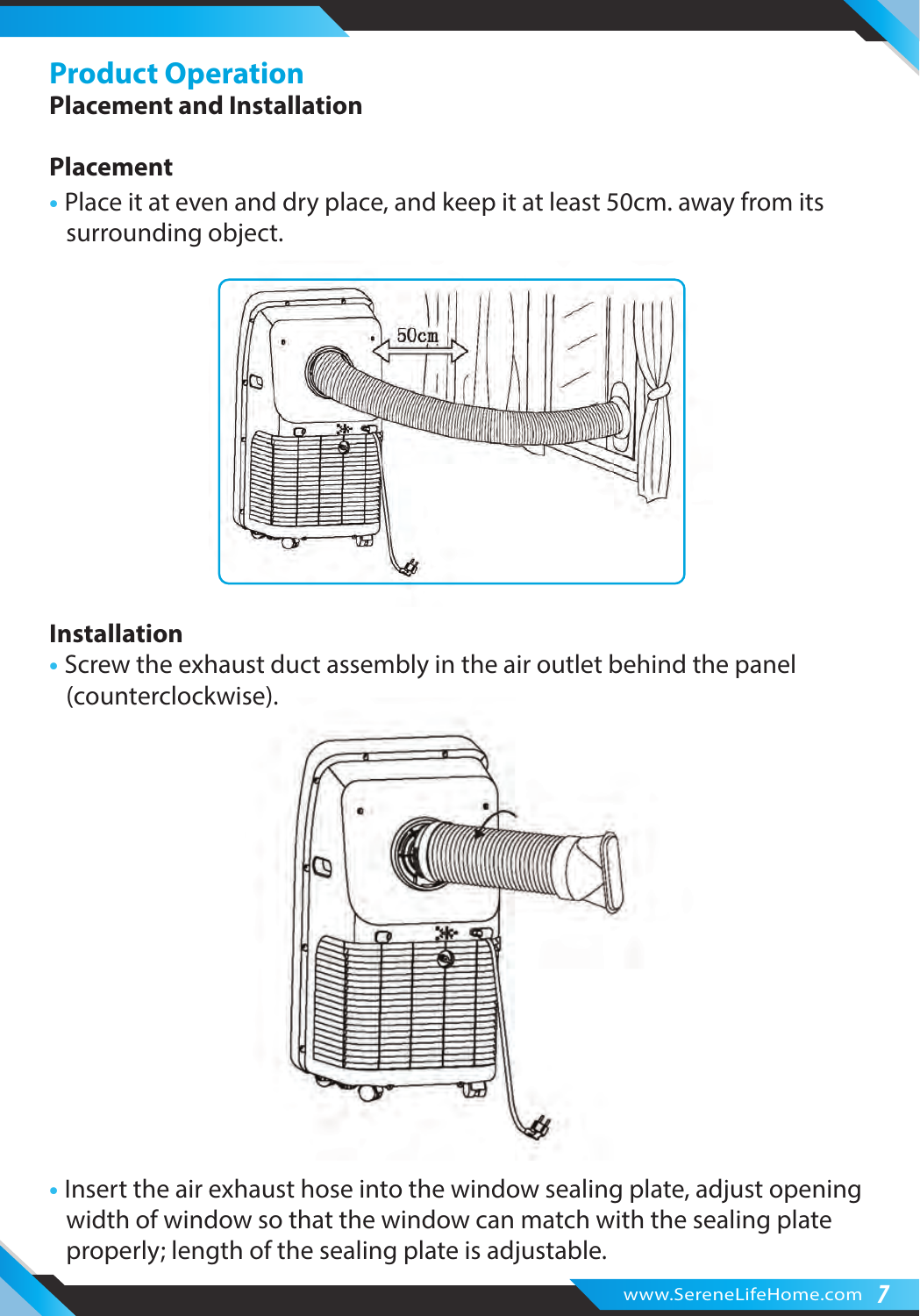

#### **Incorrect Installation**

- **•** It's important to keep the exhaust duct smooth. Incorrect installation will affect work of the  $A/C$ .
- **•** Prevent the exhaust duct from sharp bending.
- Ensure air can flow smoothly in the duct.

#### **Warning:**

The exhaust duct is designed especially for this model. Don't replace or lengthen it; otherwise, it will result in failure.



#### **Notice:**

Max. developed length of the exhaust duct is 1,500mm. It's better to shorten it while in use and keep it horizontal while installation.

#### **OPERATION METHOD**

#### **Cooling Mode**

- **•** When the A/C enters cooling mode automatically or cooling mode is selected after power ON, the cooling indicator lamp lights up.
- **•** Press Up/Down key to adjust setting temperature (16°C~30°C)(60°F~86°F).
- **•** Press Speed key to choose High/Mid/Low speed.

#### **Fan Mode**

- **•** When pressing mode key or choosing Fan mode by pressing the remote controller, the wind indicator lamp lights up.
- **•** Press Speed key to choose High/Mid/Low speed.
- **•** Temperature can't be set.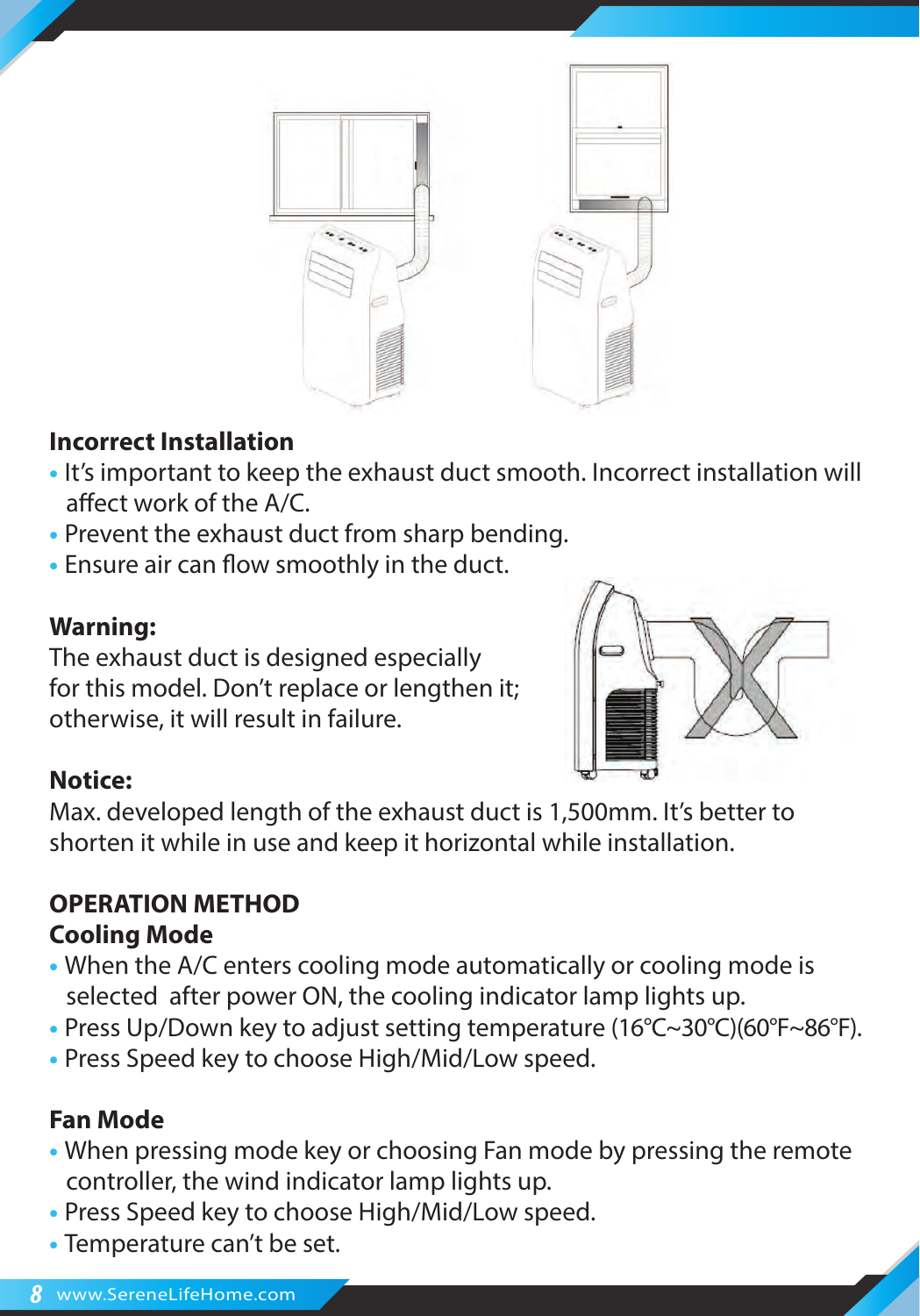#### **Dehumidification Mode**

- **•** When pressing mode key or choosing dehumidification mode by pressing the remote controller, the dehumidification indicator lamp lights up.
- Remove the dehumidification water wedge, insert water manifold, place the other end of the water manifold into the water vessel or drainage passage, as shown in the right figure.



- After entering the dehumidification mode, if room tempearture≥17°C (62°F), the compressor is ON. Then control as follows: when room temperature ≤15°C (59°F), the compressor is OFF; when temperature increases to room temperature≥17°C (62°F), the compressor will start again (in order to protect the compressor, it will be restarted 3min. later).
- In dehumidification mode, the fan is defaulted to run at low speed, and wind speed can't be adjusted.
- **•** Temperature can't be set.

#### **Auto mode (for cooling model only)**

- **•** When pressing mode key or choosing auto mode by pressing the remote controller, the auto indicator lamp lights up.
- **•** After choosing Auto mode, operation state is determined by environmental temperature: when environmental temperature is higher than 25°C (77°F), the operation state is the same as that of cooling mode; when environmental temperature is lower than 25°C (77°F), the operation state is the same as that of fan mode.

#### **Timer Mode**

- **•** In standby state, press the Timer key to set ON time. Press Up and Down keys to set ON time (1~24H), and the timer indicator lamp lights up.
- **•** In ON state, pressure the timer key to set OFF time. Press Up and Down keys to set OFF time (1~24H), and the timer indicator lamp lights up.

#### **Clean and Maintenance**

#### **DRAINAGE METHOD**

**This product is equipped with automatic water vaporization system. The condenser is cooled with the circulating of condensing water, so as**  to improve cooling efficiency and save energy.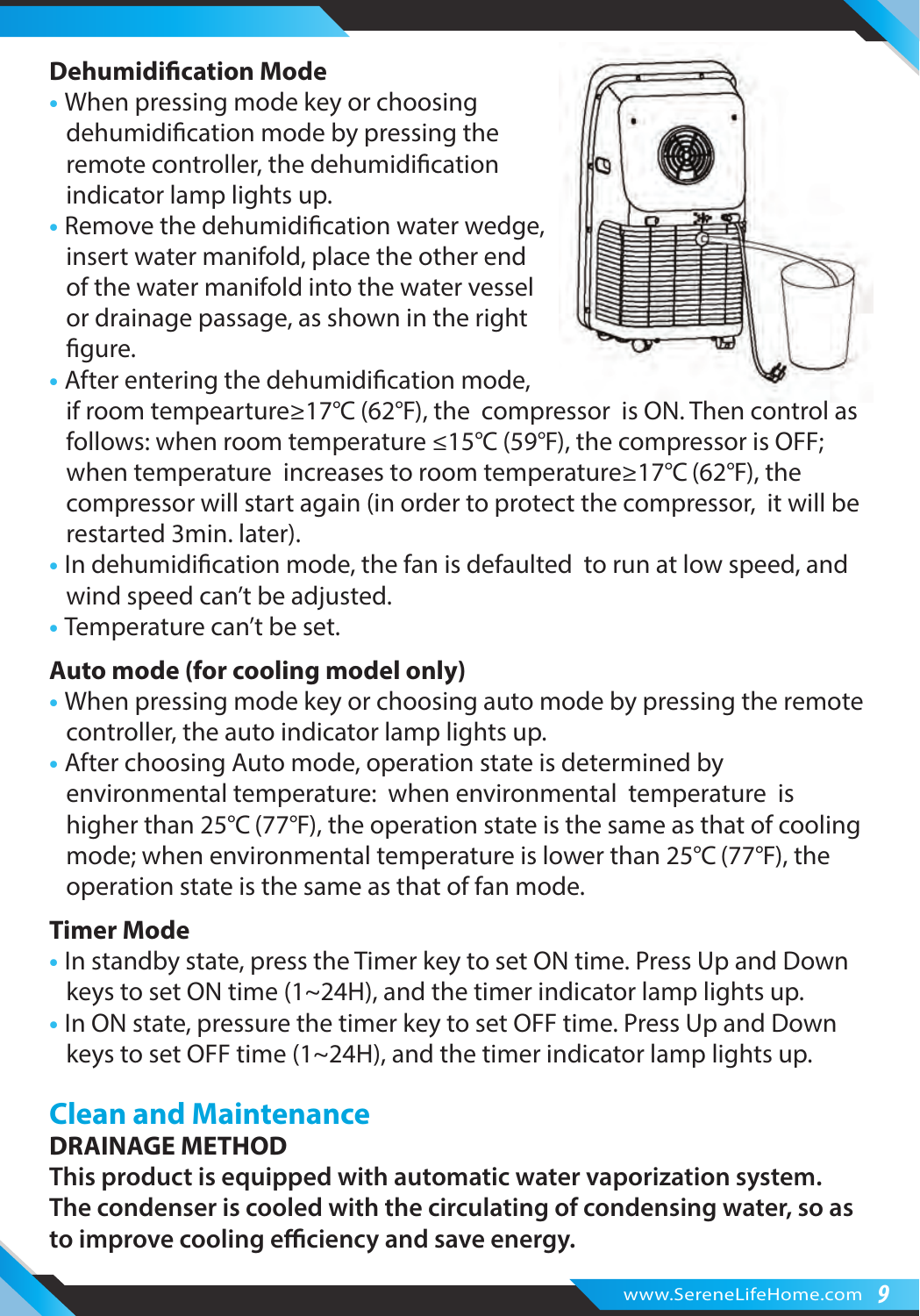**•** If the internal vessel is full of water, the display screen will display "**FL**", and the compressor stops working automatically. After power off, unscrew the water cover, pull out the water plug to drain off water, and it will become normal after being restarted.



#### **MAINTENANCE**

**Notice:** In order to avoid electric shock, please turn off the A/C and unplug before maintenance or repair.

#### **CLEANING**

- **•** Unplug before cleaning.
- **•** Wipe with soft semi-dry cloth. Don't use chemical reagent, such as benzene, alcohol and gasoline etc; otherwise surface of the A/C and even the whole A/C will be damaged.
- **•** Prevent water from spattering in the A/C.

#### **FILTER SCREEN**

- Vacuum the filter screen once every two weeks. If it is blocked by dust, efficiency of the A/C will be reduced.
- Take out the air inlet grille and pull out the filter screen at both sides according to the direction shown in the following figures. Use vacuum to remove lint from filters
- Put the filter screen into the warm water (about 40°C or 104°F) added with neutral detergent, dry it at a shady place after cleaning.

#### **SEASONAL CLEANING**

If the A/C will not be used for a long time:

- **•** Pull out the water plug to drain.
- **•** Run the A/C in fan mode for 2H till the inside is dry.
- Turn off the A/C and unplug.
- Wash the filter screen and reassemble it.
- **•** Dismantle the exhaust duct and keep it properly.
- **•** Cover the A/C with a plastic bag and place it at a dry place.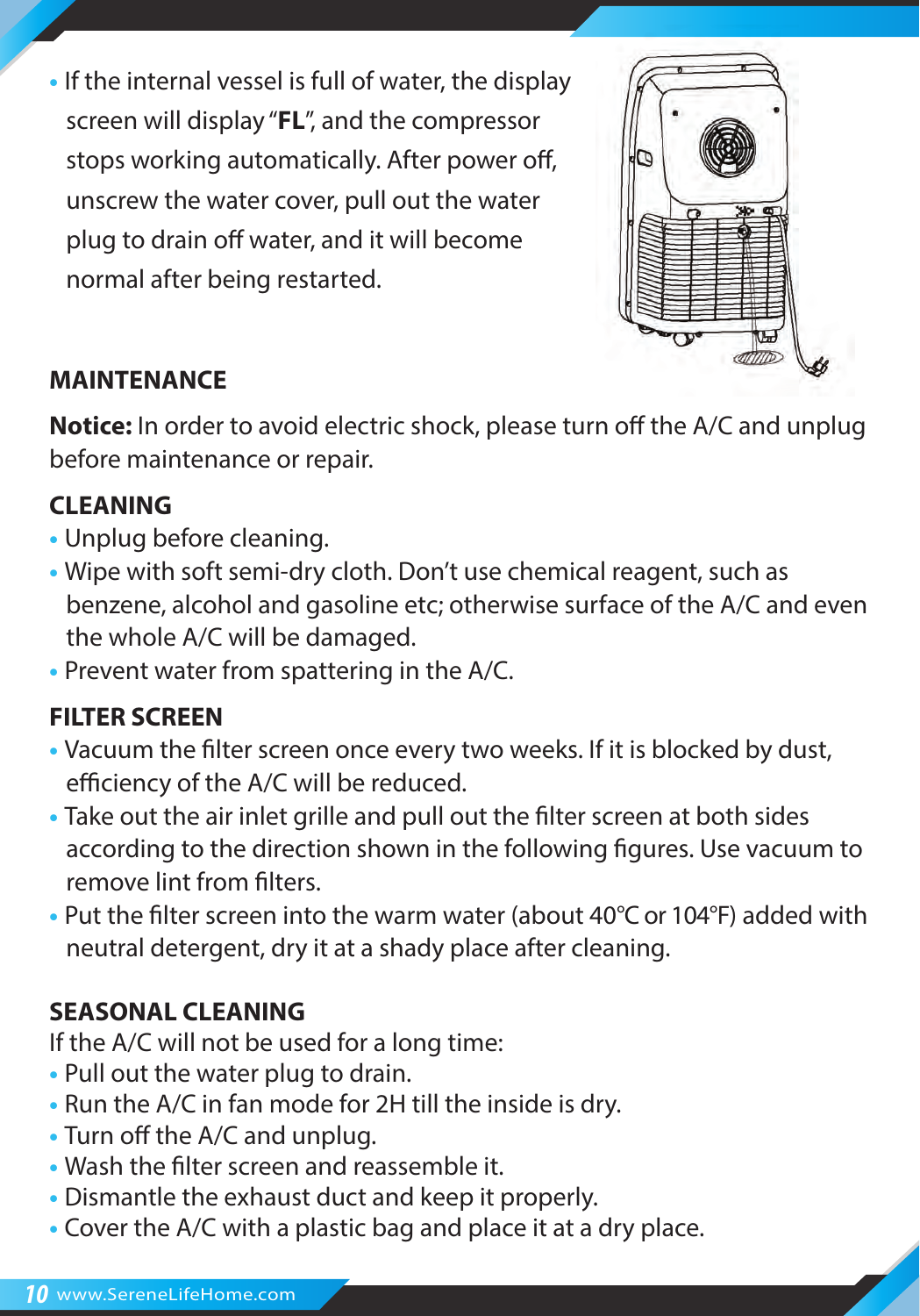#### **Common Failures and Diagnosis Intelligent Error Detection**

| <b>Error-detecting code</b> | <b>Multi-functional defection</b>                                                                                                                                                                            |  |
|-----------------------------|--------------------------------------------------------------------------------------------------------------------------------------------------------------------------------------------------------------|--|
| E1                          | Error of the coil's temperature sensor                                                                                                                                                                       |  |
| F2                          | Error of indoor temperature sensor                                                                                                                                                                           |  |
| F4                          | Anti-freezing protection: temperature of the coil is too low<br>and the whole A/C is off. When temperature excesses 8°C<br>or 46.4°F, the protection is released and previous working<br>state is recovered. |  |

#### **FUSE PARAMETERS**

**• Voltage:** 250VAC **• Current:** 3.15A

#### **Troubleshooting**

In case of any of the following trouble, please contact professional maintenance personnel in time.

| <b>TROUBLE</b>   | <b>CAUSE</b>                       | <b>SOLUTION</b>                      |
|------------------|------------------------------------|--------------------------------------|
| The A/C doesn't  | No display                         | Reset circuit breaker on AC cord     |
| work             | The display panel displays         | Restart the A/C after power off and  |
|                  | "FL"                               | draining, then it will become normal |
|                  | Time OFF function is started       | The A/C can be restarted 3 minutes   |
|                  |                                    | after being turning off.             |
| The A/C starts   | Direct sunlight                    | Draw the curtain                     |
| frequently       | Doors and windows keep open;       | Close doors and windows, remove heat |
|                  | there are lots of people           | source                               |
|                  | or heat source in room             |                                      |
|                  | Filter screen is very dirty        | Clean or replace it                  |
|                  | Air inlet or air outlet is blocked | Remove the stem                      |
| Big noise of the |                                    | Place it at even and firm ground,    |
| A/C              | The A/C is placed unevenly         | avoid shaking                        |
| The compressor   |                                    | Wait for 3min., turn on after        |
| doesn't work     | Its delay protection is started    | temperature decreases                |

**Notice:** When there is any abnormal to the A/C, turn it off and unplug, and then contact professional maintenance personnel.

*The above technical parameters are subject to change without notice.*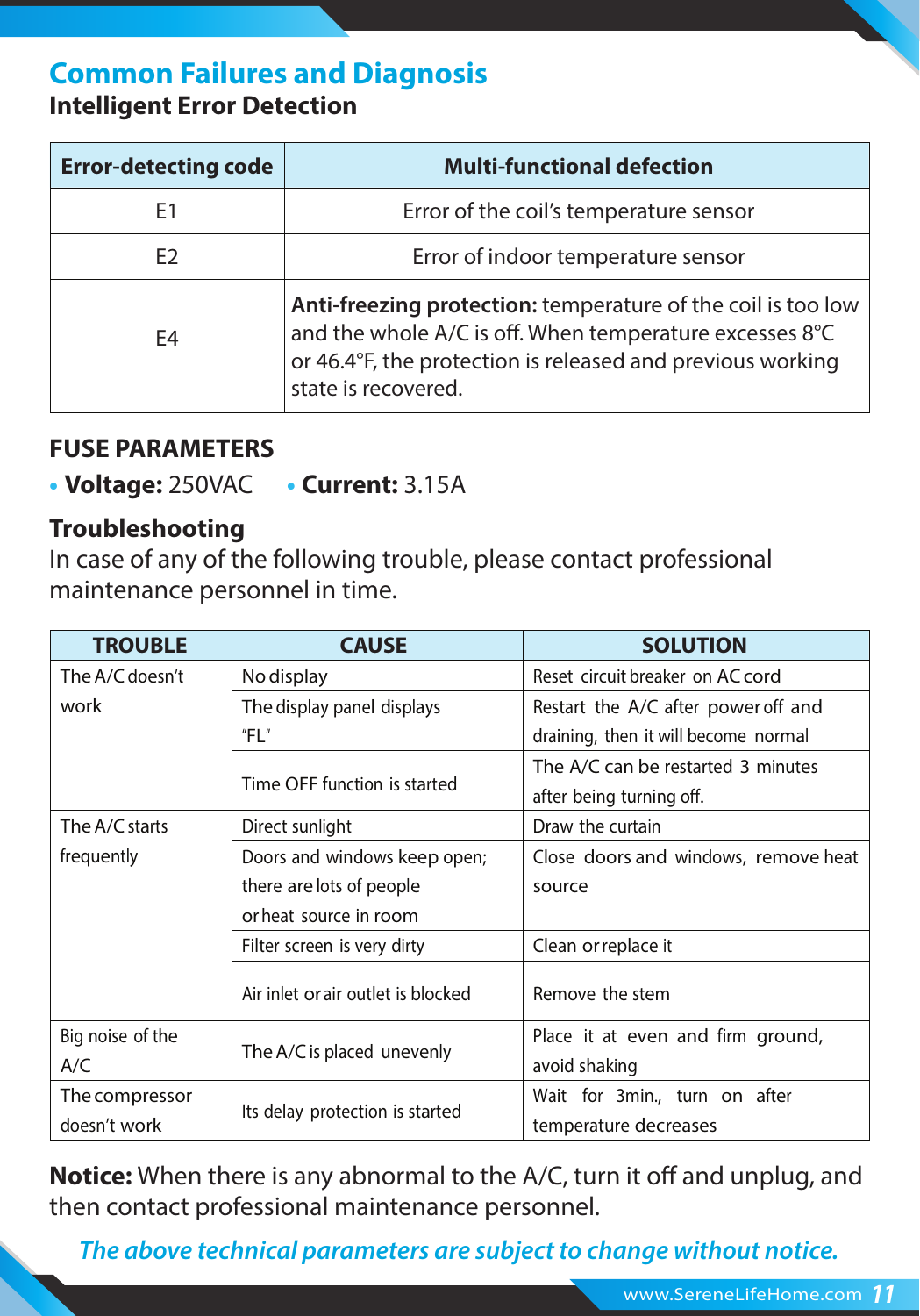

Do not dispose of electrical appliances as unsorted municipal waste, use separate collection facilities. Contact you local government for information regarding the collection systems available.

If electrical appliances are disposed of in landfills or dumps, hazardous substances can leak into the groundwater and get into the food chain, damaging your health and well -being. When replacing old appliances with new ones, the retailer is legally obligated to take back your old appliance for disposals at least free of charge.

#### **SLACHT108**

#### **Portable Air Conditioner and Heater**

#### **Compact Home AC Cooling and Heating Unit with Built-in Dehumidifier & Fan Modes, Includes Window Mount Kit (10,000 BTU )**

#### **Features:**

- **•** Lightweight & Portable AC Unit
- **•** Compact Freestanding Room Air Conditioner& Heater
- (4) Operation Modes: AC Cool / Heat / Dehumidifier / Fan
- **•** Hassle-Free, Quick Setup Heating & Cooling
- **•** Simple Electric Plug-in Operation
- **•** Temp Control Air Circulator Function
- **•** Automatic Swing Mode: Moving Wind Vents for Air Circulation
- **•** Convenient Wide-Area Climate Control Room AC Coverage
- **•** Touch Button Control Panel with Digital LED Display
- **•** Time, Temperature & Fan Speed Adjustment Settings
- **•** Includes Universal Window Mount AC Exhaust Kit
- **•** Removable & Washable Air Filter Screen
- **•** Modern Style, Sleek Body Housing
- Energy Efficient: Low Power Consumption
- **•** Low Noise Level Motor
- **•** Rolling Wheels for Easy Portability
- Used for Home, Office, School & Business Rooms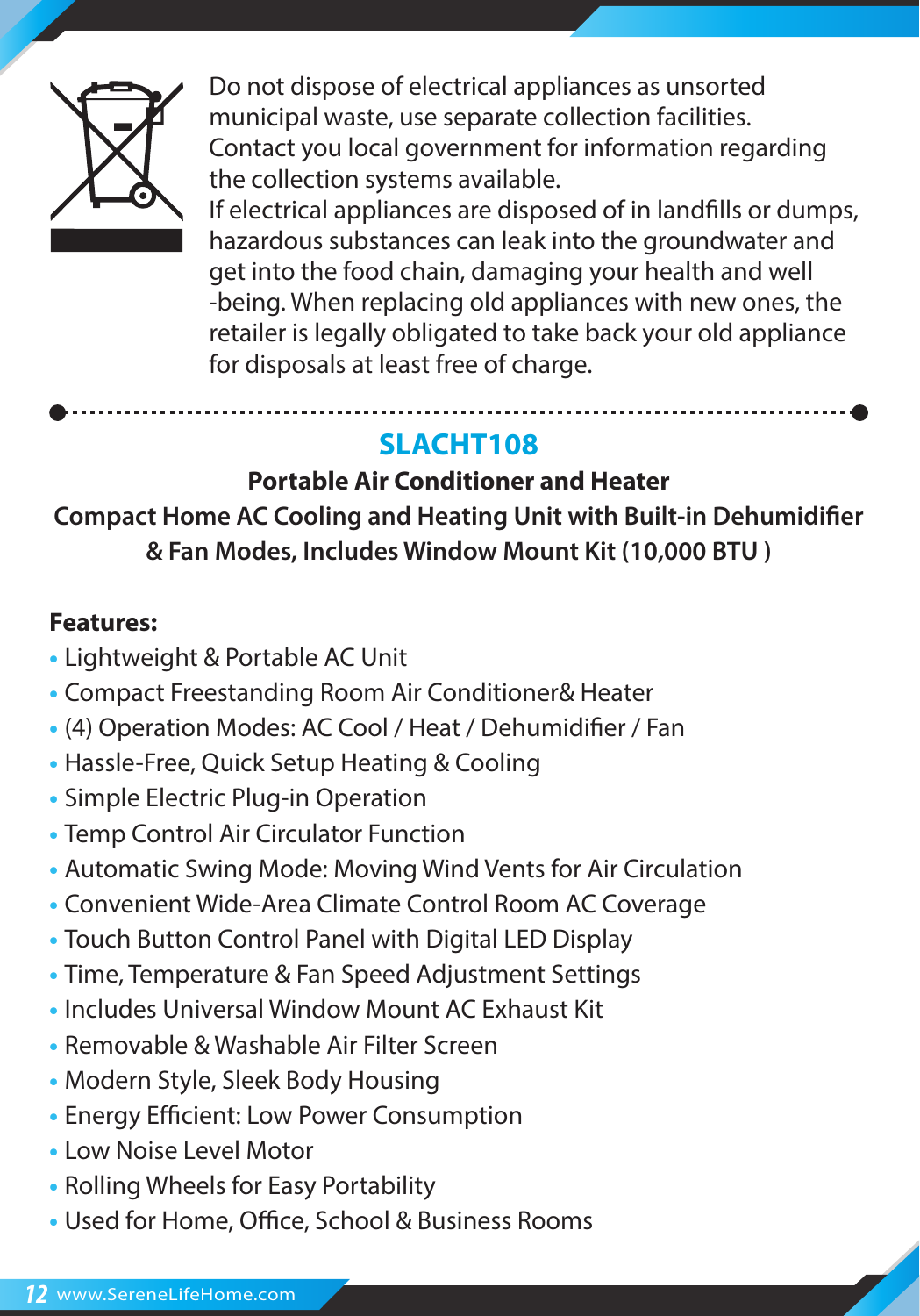#### **What's in the Box:**

- **•** AC Unit
- **•** Exhaust Hose
- **•** Window Installation Plate
- **•** Digital Remote Control

#### **Technical Specs:**

- **•** AC Cooling Power: 10,000 BTU
- **•** Heating Power: 9,000 BTU
- **•** Coverage Area: Cools & Heats Rooms Up to 270'+ Square Feet
- **•** Rated Power: 1150Watt
- **•** Air Flow: 350 Cubic Meters / Hour
- Operating Modes: Cool / Heat / Fan / Dry (Dehumidifier)
- Moisture Removal / Dehumidifier: 1.5 Liters / Hour
- **•** Operating Noise Level: 56 +/-3 dBA
- **•** Fan Speed Settings: Low/Medium/High
- **•** Temperature Unit Selectable: °F / °C (Fahrenheit / Celsius)
- **•** Adjustable Timer Settings: Up to 24 Hours
- **•** Construction Material: Engineered ABS Housing
- **•** Battery Operated Remote Control, Requires (2) x 'AAA' Batteries, Included
- **•** Power Cable Length: 5.0' ft.
- **•** Power Supply: 120V
- **•** Dimensions (L x W x H): 17.4'' x 13.4'' x 32.1'' -inches

**Questions? Issues?** We are here to help! Phone: **(1) 718-535-1800** Email: **support@pyleusa.com**



 This product can expose you to a chemical or group of checmicals, which may include "Acrylonitrile" which is known in the state of California to cause cancer, birth defects, or other reproductive harm. For more info, go to warning: https://www.p65warnings.ca.gov/.